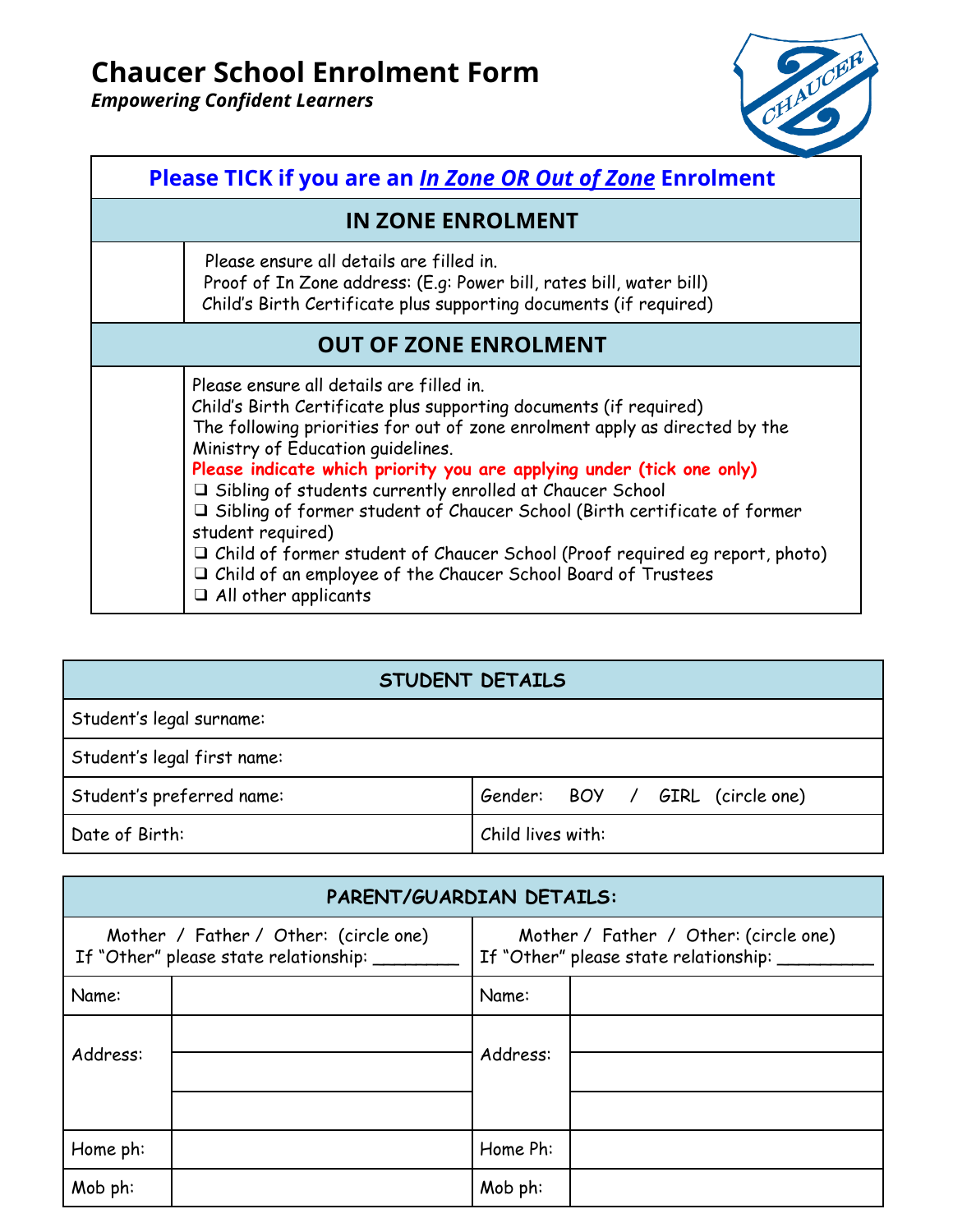| Work ph:                                                                                    |                                | Work ph:   |  |
|---------------------------------------------------------------------------------------------|--------------------------------|------------|--|
| Email address of guardian one:                                                              |                                |            |  |
|                                                                                             | Email address of guardian two: |            |  |
| Most of our communication is sent via email. Please ensure your email/s is clearly written. |                                |            |  |
| Occupation                                                                                  |                                | Occupation |  |
| Employer                                                                                    |                                | Employer   |  |

| EMERGENCY CONTACTS (when caregivers unable to be contacted) |  |                           |  |
|-------------------------------------------------------------|--|---------------------------|--|
| Name:                                                       |  | Name:                     |  |
| Relationship<br>to child:                                   |  | Relationship<br>to child: |  |
| Home ph:                                                    |  | Home ph:                  |  |
| Mob ph:                                                     |  | Mob ph:                   |  |
| Work ph:                                                    |  | Work ph:                  |  |

**The student may be released into the care of the people named above.**

Is there any restricted access (such as Custody Arrangements / Protection Orders) that the School needs to be made aware of? YES / NO Please advise:

\_\_\_\_\_\_\_\_\_\_\_\_\_\_\_\_\_\_\_\_\_\_\_\_\_\_\_\_\_\_\_\_\_\_\_\_\_\_\_\_\_\_\_\_\_\_\_\_\_\_\_\_\_\_\_\_\_\_\_\_\_\_\_\_\_\_\_\_\_\_\_\_\_\_\_\_ *(The original of any court order will need to be sighted, and a copy will be kept on file.)*

\_\_\_\_\_\_\_\_\_\_\_\_\_\_\_\_\_\_\_\_\_\_\_\_\_\_\_\_\_\_\_\_\_\_\_\_\_\_\_\_\_\_\_\_\_\_\_\_\_\_\_\_\_\_\_\_\_\_\_\_\_\_\_\_\_\_\_\_\_\_\_\_\_\_\_\_

# **STUDENT'S HEALTH DETAILS**

| Immunisations completed? YES / NO (circle)                               |                                                                                                  |     |
|--------------------------------------------------------------------------|--------------------------------------------------------------------------------------------------|-----|
|                                                                          | Please bring immunisation booklet or Med Centre letter detailing immunisations to school office. |     |
|                                                                          | Are there any health issues that the school needs to be made aware of? YES / NO (circle)         |     |
|                                                                          |                                                                                                  |     |
|                                                                          |                                                                                                  |     |
| Sight:                                                                   |                                                                                                  |     |
| Speech:                                                                  |                                                                                                  |     |
| Has your child had Before School Hearing and Vision tests done? YES / NO |                                                                                                  |     |
| Medical Centre Address                                                   |                                                                                                  | Ph: |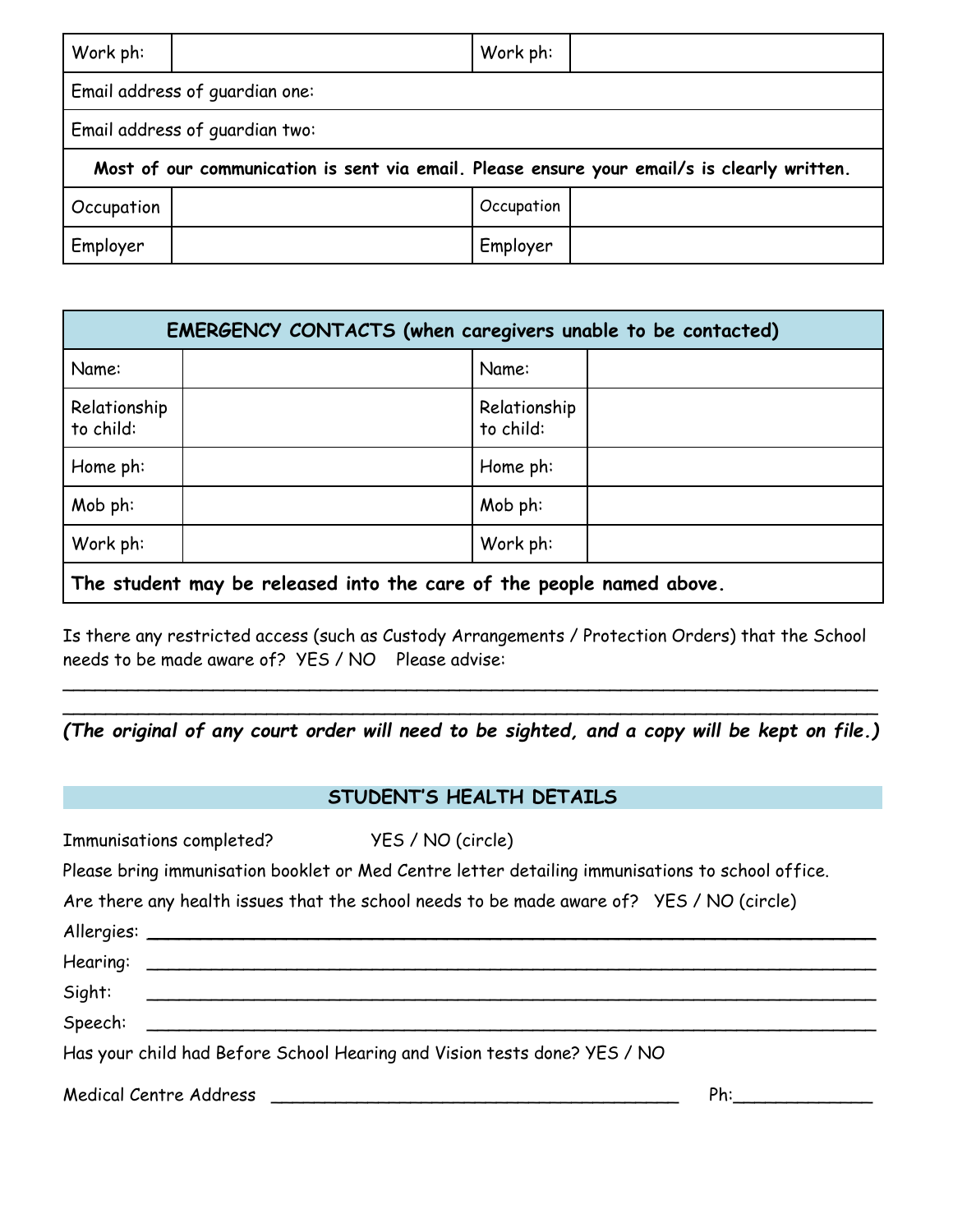Does your child have any special learning or behavioural needs? YES / NO - If yes please give details:

\_\_\_\_\_\_\_\_\_\_\_\_\_\_\_\_\_\_\_\_\_\_\_\_\_\_\_\_\_\_\_\_\_\_\_\_\_\_\_\_\_\_\_\_\_\_\_\_\_\_\_\_\_\_\_\_\_\_\_\_\_\_\_\_\_\_\_\_\_\_\_\_\_\_\_\_ \_\_\_\_\_\_\_\_\_\_\_\_\_\_\_\_\_\_\_\_\_\_\_\_\_\_\_\_\_\_\_\_\_\_\_\_\_\_\_\_\_\_\_\_\_\_\_\_\_\_\_\_\_\_\_\_\_\_\_\_\_\_\_\_\_\_\_\_\_\_\_\_\_\_\_\_

**Please circle whether your child has received special assistance in any of the following areas:**

Reading/ Writing/ Maths/ Behaviour/ Speech/ Motor skills/ Learning English/ Gifted & Talented/ General Learning Issues/ Other:

**Did your child attend an Early Childhood Centre (day care) or Kindergarten prior to starting school? YES / NO Name of Centre attended: \_\_\_\_\_\_\_\_\_\_\_\_\_\_\_\_\_\_\_\_\_\_\_\_\_\_\_\_\_\_\_\_\_\_\_\_\_\_**

| Please complete table                            |                         |                            |  |
|--------------------------------------------------|-------------------------|----------------------------|--|
| Select one from below                            | Hours per week attended | Date or year child started |  |
| NZ Playcentre                                    |                         |                            |  |
| NZ Kindergarten                                  |                         |                            |  |
| NZ Education / Care Centre                       |                         |                            |  |
| Home based service                               |                         |                            |  |
| NZ playgroup                                     |                         |                            |  |
| NZ Correspondence School                         |                         |                            |  |
| Attended, but only outside New<br><b>Zealand</b> |                         |                            |  |
| Attended, but don't know what<br>type of service |                         |                            |  |
| Did not attend                                   |                         |                            |  |

| <b>ETHNICITY</b>     |  |                                                |  |
|----------------------|--|------------------------------------------------|--|
| Ethnic Group [s]     |  | First Language:                                |  |
| Citizenship:         |  | Home Language:                                 |  |
| Country of<br>Birth: |  | Other Languages<br>spoken at home:<br>[if any] |  |

Date Student entered New Zealand (if applicable): \_\_\_\_\_\_\_\_\_\_\_\_\_\_\_\_\_\_\_\_\_\_\_\_\_\_\_\_\_\_

New Zealand Resident? YES / NO If No: Does student have a student visa? YES / NO **(A copy of visa/permit is required, original must be sighted by office staff.)**

Is the student a refugee? YES / NO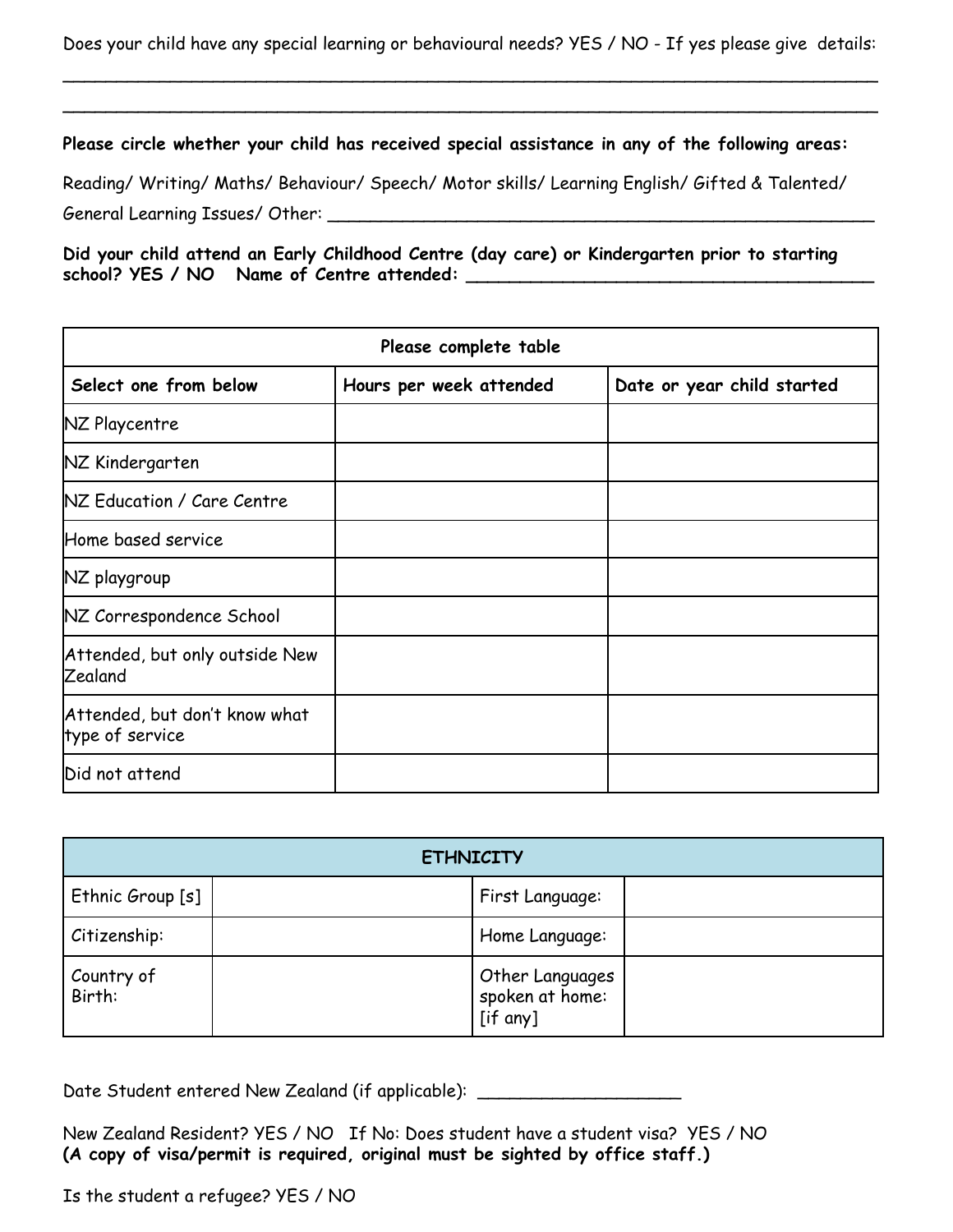### **For Students of Maori descent/ethnicity**

Does the student have an affiliation with an(y) Iwi? If Yes. Please complete details below. Please enter the name(s) of the student's Iwi. Up to three Iwi affiliations may be entered. Iwi affiliation(s):

 $\blacksquare$ 

## **PARENTS DETAILS:**

Country of Birth of Mother: \_\_\_\_\_\_\_\_\_\_\_\_\_\_\_\_\_\_\_\_\_\_\_\_\_\_\_\_\_\_\_\_\_\_

Country of Birth of Father: \_\_\_\_\_\_\_\_\_\_\_\_\_\_\_\_\_\_\_\_\_\_\_\_\_\_\_\_\_\_\_\_\_\_

If parent(s) born outside New Zealand, please include any of the following for **each** parent with your child's enrolment application:

NZ Passport or NZ Citizenship Cert or Permanent Resident Permit (indefinite) or Work Visa

**Please ensure you include all the supported documents listed in the option that applies to your child's enrolment - for In Zone and Out of Zone.**

\*Option (a) New Zealand Birth Certificate and Immunisation record.

\*Option (b) International Birth Certificate and New Zealand Passport and Immunisation record.

\*Option (c) International Birth Certificate and International Passport with immigration visas/permits for both student and parent and Immunisation record for student

**\*Please note: We will require further documentation if parents are born outside New Zealand**

**PRIVACY:** The personal information provided in this application is for school management only.

The school sometimes publishes students' work and photographs in the school newsletter / noticeboards and website. Please let us know if we have your permission to do this for your child(ren)?

| $\bullet$ | I give permission for Photo YES / NO                                          |  |                                                          | School work YES / NO       |
|-----------|-------------------------------------------------------------------------------|--|----------------------------------------------------------|----------------------------|
|           | Signed: _________________________________                                     |  |                                                          | Signed: __________________ |
|           | • I /We do not consent to this because:                                       |  |                                                          |                            |
|           | Signed: ____________________________                                          |  |                                                          |                            |
|           | Are there brothers or sisters who will be enrolling at Chaucer in the future: |  |                                                          |                            |
|           |                                                                               |  | Date of Birth $\_\_\_\_\_\_\_\_\_\_\_\_\_\_\_\_\_\_\_\_$ |                            |
|           |                                                                               |  |                                                          |                            |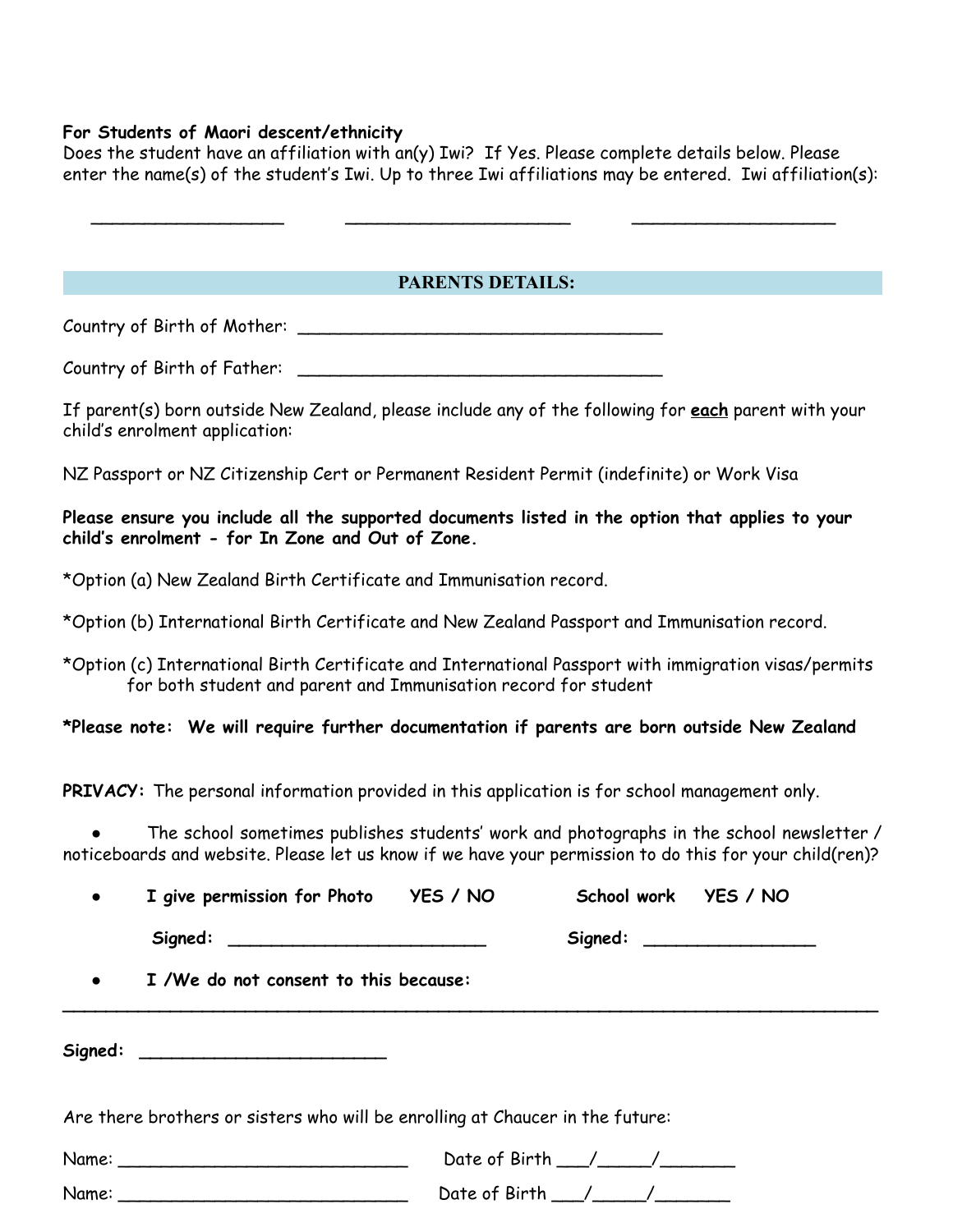Please give details of previous school student attended if transferring from another school

Has your child ever been enrolled under a different name at an N.Z. school? YES / NO

If Yes - What name:

**OTHER DETAILS:** Is there any other information about the student that the school needs to know?

\_\_\_\_\_\_\_\_\_\_\_\_\_\_\_\_\_\_\_\_\_\_\_\_\_\_\_\_\_\_\_\_\_\_\_\_\_\_\_\_\_\_\_\_\_\_\_\_\_\_\_\_\_\_\_\_\_\_\_\_\_\_\_\_\_\_\_\_\_\_\_\_\_\_\_

**UNIFORM:** Students are required to wear the Chaucer school uniform. Grey polo shirt with school logo, black bottoms e.g. pants, tights, shorts or skorts, black socks and black shoes or black sandal during summer. Royal blue bucket hat is compulsory to be worn when outside the classroom during terms 1 & 4. If student is unable to wear the correct uniform on any day, please write a note of explanation to the teacher.

### **PARENT/ GUARDIAN DECLARATION:**

\_\_\_\_\_\_\_\_\_\_\_\_\_\_\_\_\_\_\_\_\_\_\_\_\_\_\_\_\_\_\_\_\_\_\_\_\_\_\_\_\_

In terms of the Privacy Act, I understand that the information on this form is collected to form part of the essential information the school holds on my child. The records made from this information may be viewed on request at the school. I approve the forwarding of information when my child transfers to another school. I further approve the forwarding of my child's name and address to a potential Intermediate or Secondary school or Government or Health Services, on request.

I understand that the school will take action on my behalf in case of sudden illness or injury and I will reimburse the school any associated costs incurred. I agree to abide by school policies.

**Signature of Parent/Caregiver:\_\_\_\_\_\_\_\_\_\_\_\_\_\_\_\_\_\_\_\_\_\_\_\_\_\_\_\_\_\_\_\_\_\_\_\_\_\_\_\_\_\_\_\_\_\_\_\_\_\_\_\_**

**Date: \_\_\_\_\_\_\_\_\_\_\_\_\_\_\_\_\_\_\_\_\_\_\_\_**